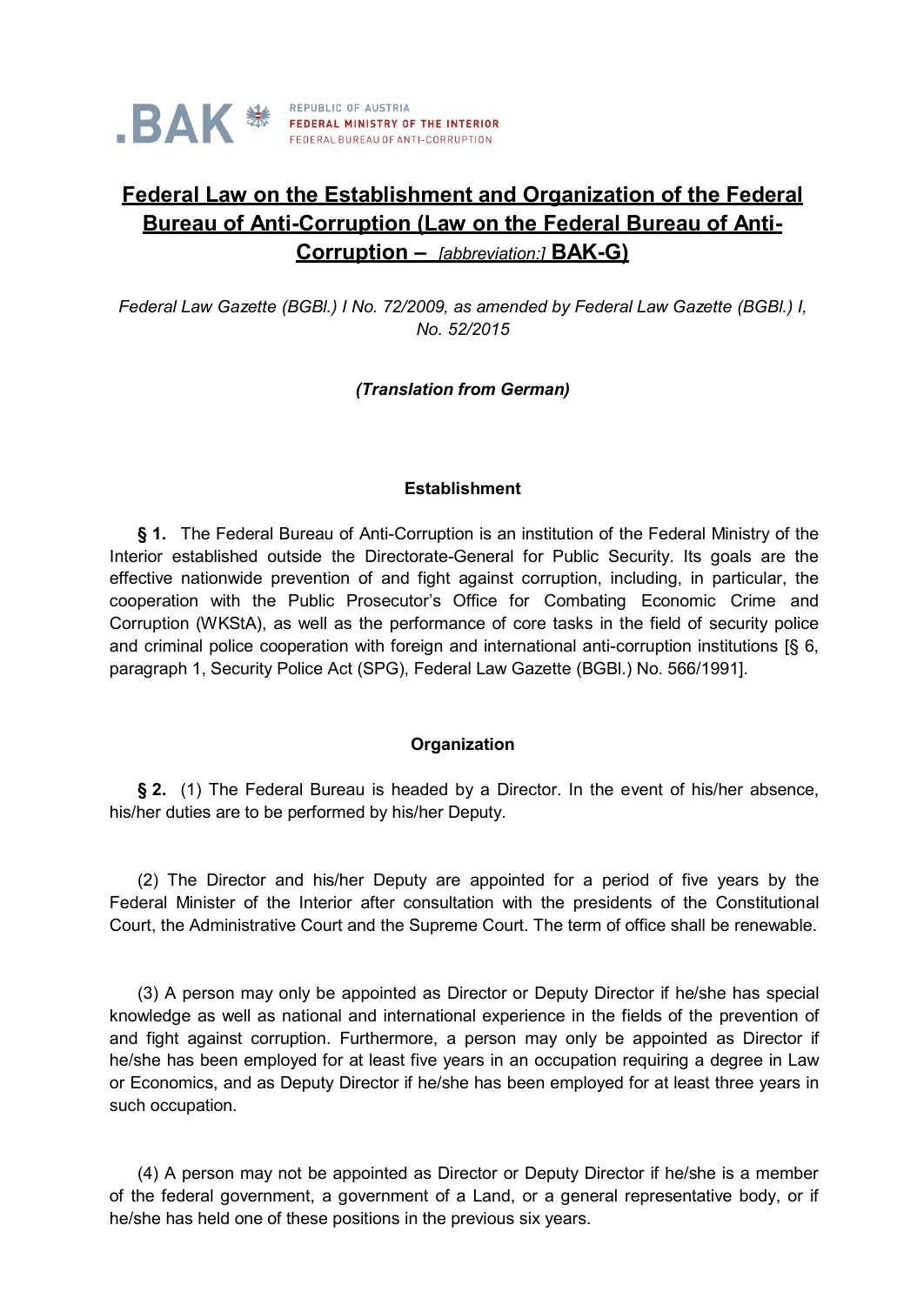(5) For the selection of the other employees of the Federal Bureau, account should be taken of whether they have the legal and other knowledge, skills and aptitudes required to fulfil the tasks of the specific post, as well as sufficient relevant work experience. Prior to their employment, the Director and his/her Deputy have to be consulted.

(6) The Director and his/her Deputy are not permitted to engage in any gainful outside employment with the exception of publications and teaching activities.

# **Rules of Procedure of the Federal Bureau**

**§ 3.** The Director has to determine who is responsible for approving decisions to be taken in accordance with the distribution of functions, in which matters this approval is reserved to himself/herself, and who has the right to approve in the event of absences (rules of procedure).

# **Tasks**

**§ 4.** (1) The Federal Bureau has nationwide jurisdiction in security and criminal police matters concerning the following criminal offences:

- 1. abuse of official authority (§ 302 of the Austrian Penal Code (StGB), Federal Law Gazette (BGBl.) No. 60/1974),
- 2. corruptibility (§ 304 StGB),
- 3. acceptance of an advantage (§ 305 StGB),
- 4. acceptance of an advantage for the purpose of exerting influence (§ 306 StGB),
- 5. bribery (§ 307 StGB),
- 6. offering an advantage (§ 307a StGB),
- 7. offering an advantage for the purpose of exerting influence (§ 307b StGB),
- 8. illicit intervention (§ 308 StGB),
- 8a. breach of official secrecy (§ 310 StGB),
- 8b breach of § 18 of the Information Management Act, Federal Law Gazette (BGBl.) I No. 102/2014
- 9. breach of trust due to abuse of an official function or due to involvement of an office holder (§ 153, paragraph 2, case 2, § 313, or in connection with § 74, paragraph 1, no. 4a, StGB),
- 10. acceptance of gifts by persons holding a position of power (§ 153a StGB),
- 11. agreements restricting competition in procurement procedures (§ 168b StGB) as well as serious fraud (§ 147 StGB) and commercial fraud (§ 148 StGB) on the basis of such agreement,
- 12. acceptance of gifts and bribery of employees or agents (§ 309 StGB),
- 13. money laundering (§ 165 StGB), provided that the assets arise from the offences 1 to 8, 9, 11 (second and third case) or 12; criminal associations or organizations (§§ 278 and 278a StGB), provided that they intend to commit the offences 1 to 9 or 11 (second and third case),
- 14. acts punishable pursuant to the StGB as well as to other laws relevant to criminal law, provided that they are related to the offences 1 to 13 and have to be prosecuted by the BAK by written order of a court or a public prosecutor's office,
- 15. acts punishable pursuant to the StGB as well as to laws relevant to criminal law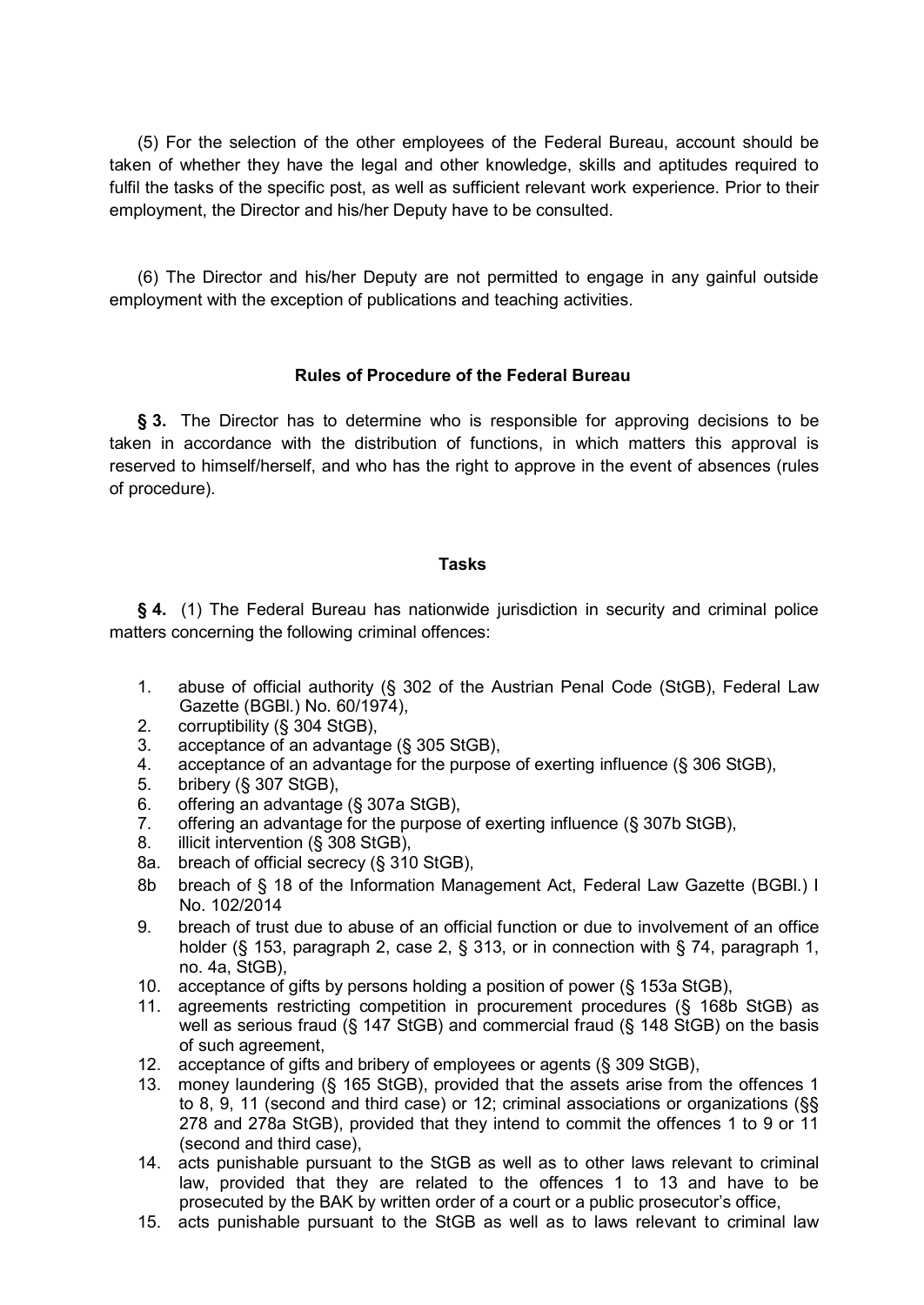concerning public employees of the Federal Ministry of the Interior, provided that they have to be prosecuted by the BAK by written order of a court or a public prosecutor's office.

In the cases defined in § 4, paragraph 1 (11-13), BAK-G, the BAK is only responsible if the extent of the punishment depends, pursuant to § 28, paragraph 1, sentence 2, Austrian Penal Code (StGB), on the above mentioned criminal offences.

(2) The Federal Bureau of Anti-Corruption has jurisdiction over investigations within the framework of international police cooperation and administrative assistance as well as for cooperation with the corresponding institutions of the European Union and the investigating authorities of the EU Member States in the cases referred to in § 4, paragraph 1. Regarding international police cooperation in the cases 1 to 13 the Federal Bureau acts as the national point of contact for OLAF, Interpol, Europol and other comparable international institutions. § 4, paragraph 1, of the Criminal Intelligence Service Austria Act (BKA-G), Federal Law Gazette (BGBl.) I No. 22/2002, remains unaffected.

(3) The BAK has to analyse corruption phenomena, gather information on preventing and combating them and develop appropriate preventive measures.

### **Reporting Centre**

**§ 5.** Without prejudice to their duties to report defined by the Austrian Code of Criminal Procedure (StPO) 1975, Federal Law Gazette (BGBl.) No. 631/1975, law enforcement authorities or departments getting notice of a criminal offence defined in § 4, paragraph 1 (1- 15), have to report this offence as soon as possible in writing to the Federal Bureau (duty to report). Federal employees must not be prevented from reporting allegations or suspicious circumstances concerning § 4, paragraph 1 (1-15), directly to the Federal Bureau without going through the official channels (right to report).

#### **Cooperation with Other Authorities and Departments**

**§ 6.** (1) Without prejudice to the duty to report defined in § 5, the law enforcement authorities or departments, unless otherwise ordered by the Federal Bureau or the Public Prosecutor's Office for Combating Economic Crime and Corruption (WKStA) (§ 20a, paragraph 2, Austrian Code of Criminal Procedure [StPO]), have to take all investigative measures that cannot be delayed, e.g. measures to prevent the imminent loss of evidence.

(2) For reasons of expediency, the Federal Bureau may assign certain investigations to other law enforcement authorities and departments. It may also order the respective entity to directly report to the Federal Bureau, at regular or specified intervals, on the progress of a case.

(3) The Federal Bureau may transfer investigations to other competent law enforcement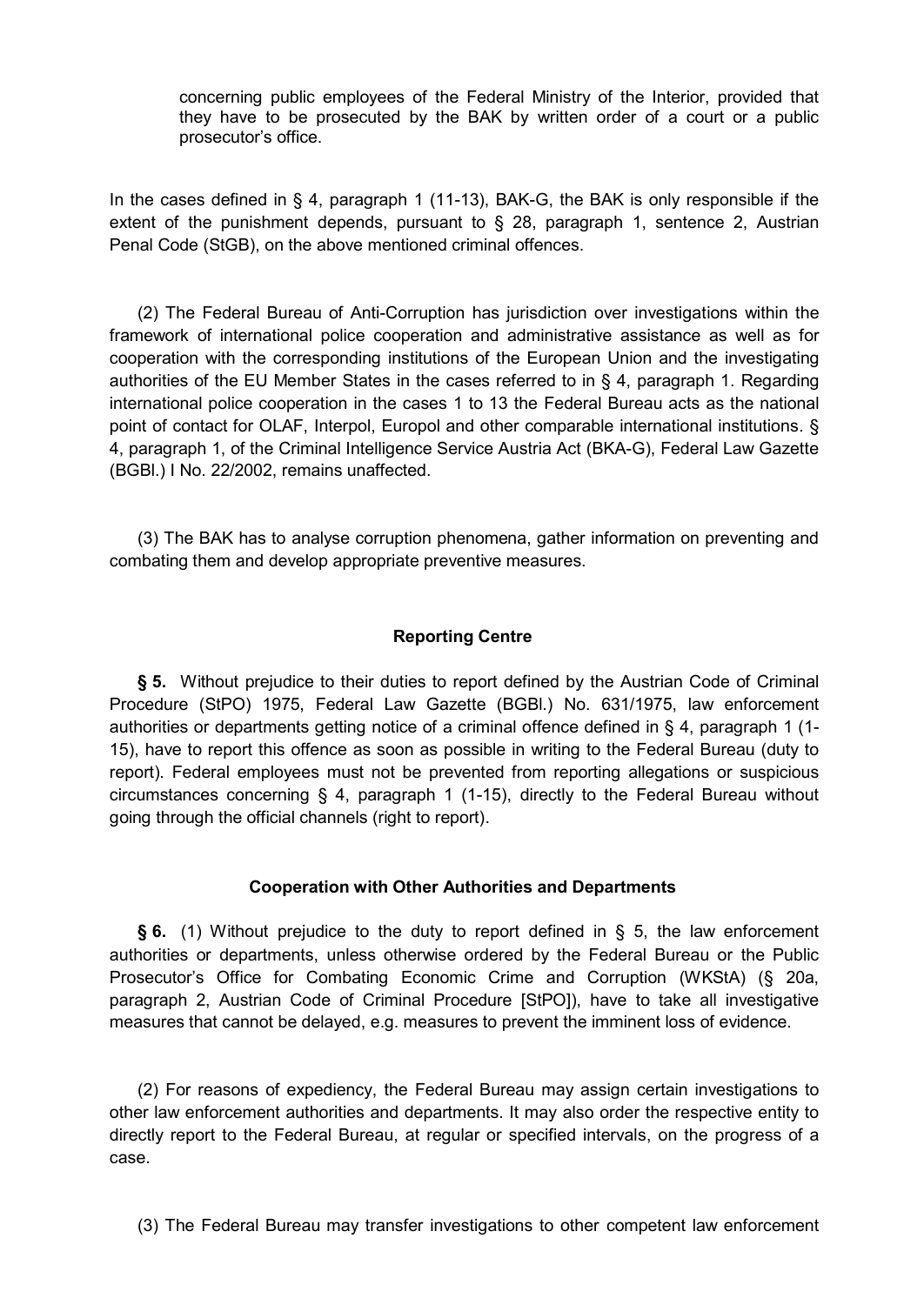authorities and departments if there is no particular public interest regarding the importance of the criminal offence or of the person investigated. The relevant public prosecutor's office has to be informed of such transfer.

### **Instructions**

**§ 7.** Instructions given to the Federal Bureau regarding the investigation of a specific case have to be issued in writing and justified. An oral instruction issued in advance due to special reasons, in particular in the case of imminent danger, has to be issued in writing as soon as possible thereafter.

# **Commission for Legal Protection**

**§ 8.** (1) To ensure specific legal protection regarding issues arising from the activities of the Federal Bureau, a Commission for Legal Protection, subordinate to the Federal Minister of the Interior and consisting of the Legal Protection Officer defined in § 91a of the Austrian Security Police Act (SPG) as well as of two additional members, is established.

(2) The two additional members referred to in paragraph 1 are appointed by the Federal President on the proposal of the Federal Government and after consultation with the Presidents of the Constitutional Court, the Administrative Court and the Supreme Court for a period of five years. Appointments may be renewed.

(3) A person may not be appointed as additional member such as defined in paragraph 1 if he/she has held the position of Director or Deputy Director of the Federal Bureau in the previous twelve years. Furthermore, for the appointment of the additional members, the rules on incompatibility set out in § 91b, paragraph 1, of the Austrian Security Police Act (SPG) apply.

(4) The appointment as an additional member expires in the case of renunciation or death, or when the new appointment or the reappointment becomes effective.

(5) In order to carry out the administrative work of the Commission for Legal Protection, the Federal Minister of the Interior has to provide the necessary equipment and personnel.

(6) The members of the Commission for Legal Protection are entitled to receive remuneration commensurate with the time and effort required. The remuneration is calculated according to the fixed rates set out in the regulation on the remuneration of legal protection officers (Federal Law Gazette [BGBl.] II No. 427/2000).

# **Duties and Rights of the Commission for Legal Protection**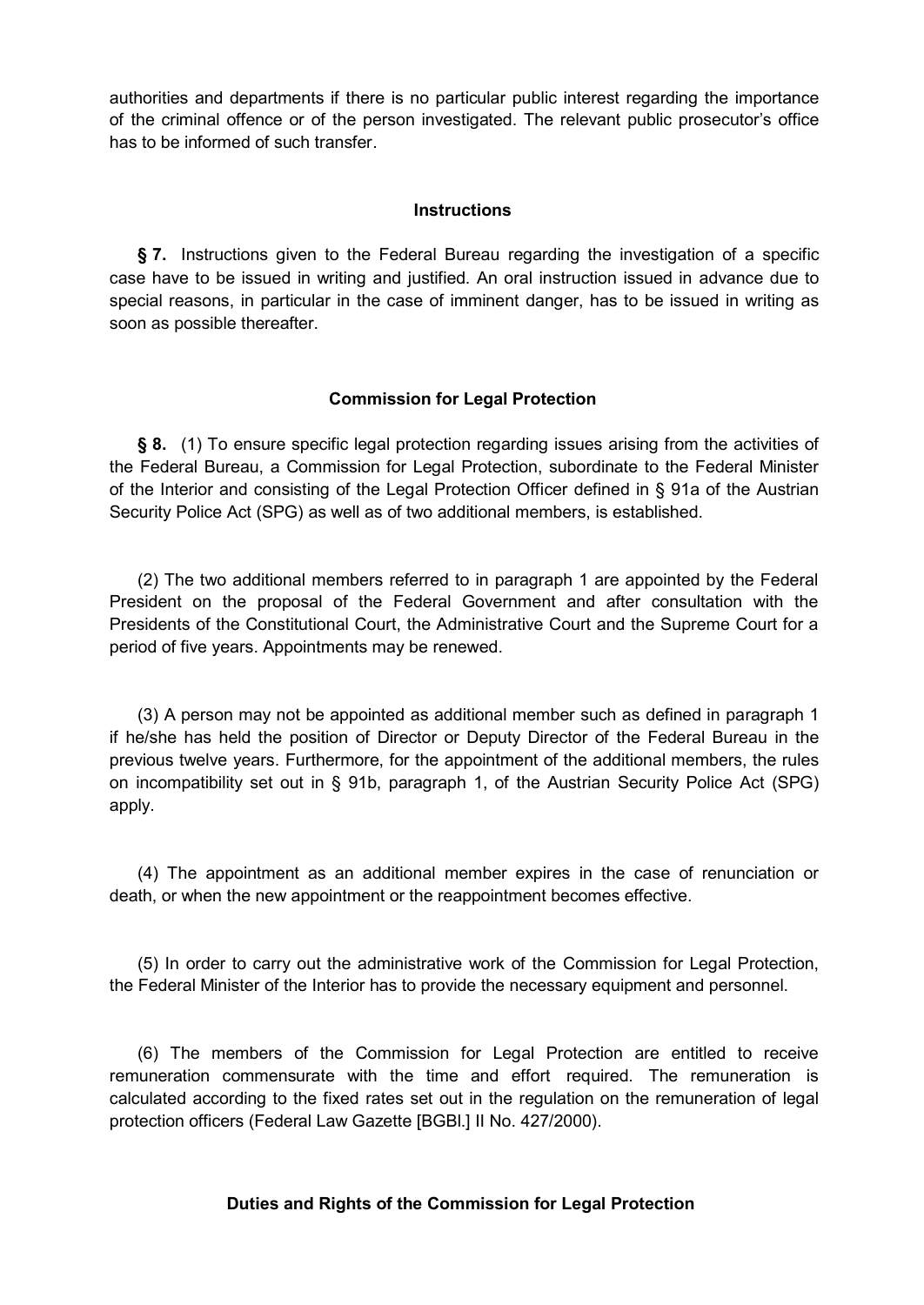**§ 9.** (1) The Commission has to investigate allegations concerning the activities of the Federal Bureau that are not manifestly unfounded if the persons concerned do not have a legal remedy at their disposal.

(2) The members of the Commission for Legal Protection are independent in the performance of their duties and not bound by instructions. They are subject to official secrecy.

(3) At any time, the Federal Bureau has to allow the Commission for Legal Protection access to all documents and records necessary for the performance of the Commission's duties and, at the Commission's request, provide it with free copies of individual files; in this respect official secrecy does not apply towards the Commission. However, official secrecy does apply regarding information and documents revealing the identity of persons or sources that – if made public – would endanger national security or the safety of persons, as well as regarding copies including information that  $-$  if made public  $-$  would endanger national security or the safety of persons.

(4) The Commission for Legal Protection may at any time report on its findings to the Federal Minister of the Interior or – where it deems appropriate – to the public. Moreover, the Commission for Legal Protection may address recommendations to the Federal Minister of the Interior or the Director.

(5) By 30 April of the following year at the latest, the Commission for Legal Protection presents an annual report on the performance of its functions to the Federal Minister of the Interior. In accordance with the right to information and inspection laid down in Article 52a of the Federal Constitutional Law (B-VG), the Federal Minister of the Interior has to make this report available, at its request, to the Permanent Subcommittee of the Parliamentary Committee on Internal Affairs for the evaluation of measures to protect the constitutional institutions and their ability to act.

(6) The Commission for Legal Protection is neither responsible for tasks of the security police or criminal police, nor is it an administrative or disciplinary authority. It has to report relevant facts to the competent authorities.

#### **Staff Representation**

**§ 10.** The staff of the Federal Bureau is represented by the central staff committee of the Federal Ministry of the Interior.

#### **Cross References**

**§ 11.** Whenever in this federal law another federal law is mentioned, reference is made